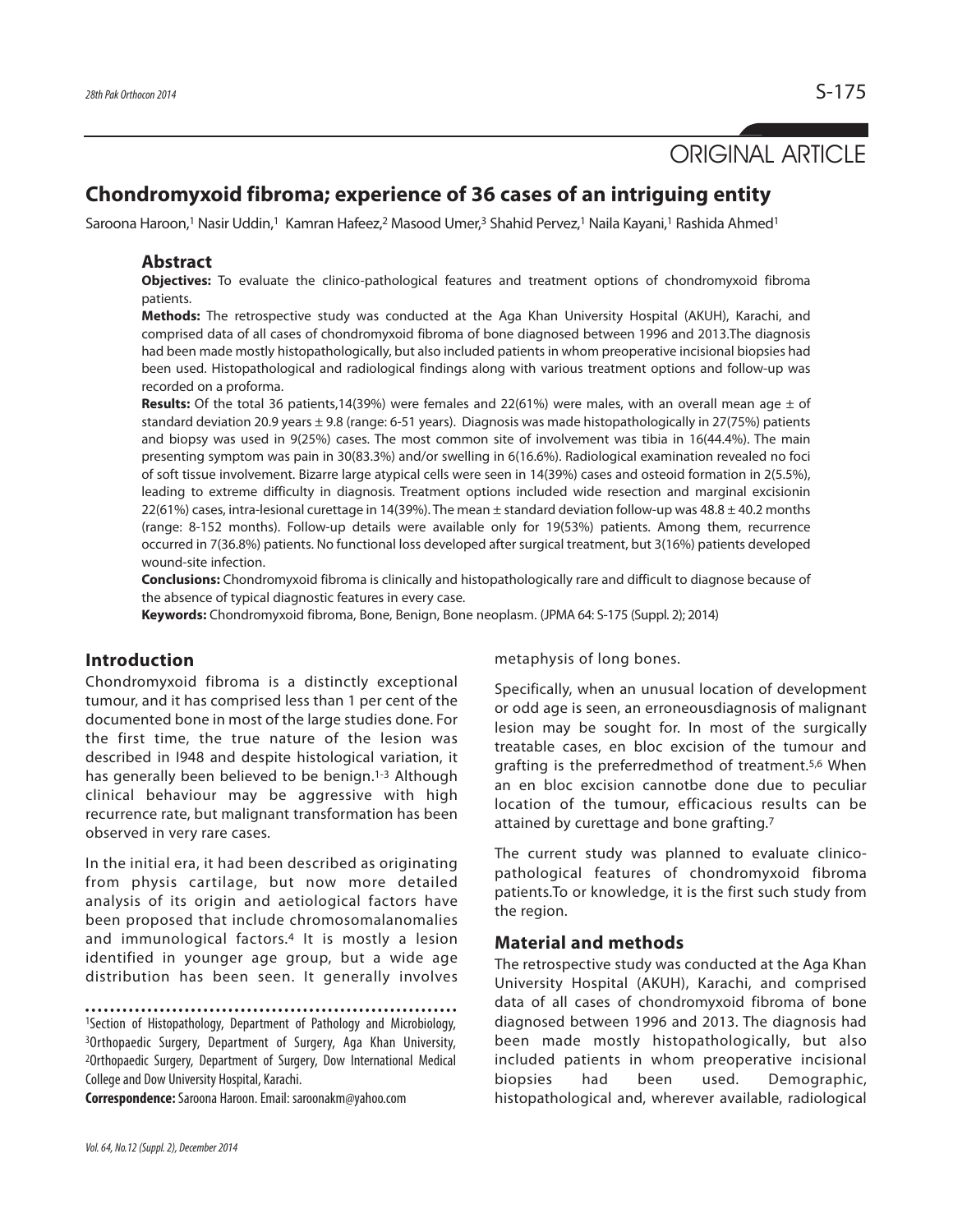findings along with various treatment options and follow-up was recorded on a proforma. All pathology material, like biopsies and curettage done at the hospital, and slides and/or paraffin blocks of material received as consultation cases from elsewhere, were also retrieved. The tissue was formalin-fixed, embedded in paraffin, and stained with routine Hematoxylinand Eosin (H&E) stain.

Cases where histological findings of chondromyxoid fibroma were not diagnostic, i.e. absence of typical lobulation along with chondromyxoidstroma, were excluded. Follow-up information of patients, when available, was taken via telephonic conversation or patient files if treated in the same hospital. At least verbal informed consent was taken in those cases where written consent could not be taken. Cases where consent could not be taken were also excluded.

Because of its retrospective nature, the study did not need approval from the institutional ethical committee, but no patient-identifiable material was used and all procedures were in accordance with the ethical standards outlined by the Helsinki Declaration.

As it was a descriptive case series, frequencies and percentages were used for the presentation of categorical data. Range, mean and median were used to define numerical data.

#### **Results**

Of the total 36 patients, 14(39%) were females and 22(61%) were males, with an overall mean age±standard deviation of 20.9±9.8 years (range: 6-51 years). Diagnosis was made histopathologically in 27(75%) patients and biopsy was used in 9(25%) cases.

 $S-176$ 



**Figure-1:** The typical appearance of radiology with radiolucent lesion having sclerotic margins (A) with scalloped edges (B).

**Table-1:** Site of involvement of various bones.

| Site:          | No. of cases   |
|----------------|----------------|
| Tibia          | 16             |
| Fibula         | 4              |
| <b>Humerus</b> | $\overline{4}$ |
| <b>Ileum</b>   | 3              |
| 1st Metatarsal | 3              |
| Big toe        | $\overline{2}$ |
| Calcaneum      | $\overline{2}$ |
| Mandible       |                |
| Thumb          |                |

The most common site of involvement was tibia in 16(44.4%) (Table), and the main presenting symptom was pain in 30(83.3%) and/or swelling in 6(16.6%).



Figure-2: Photomicrograph of chondromyxoid fibroma.Lobulations are appreciated with increased cellularity (A), foci of cystic degeneration (B) and extensive calcifications (C). (Hematoxylinand Eosin stain (H&E), 20X).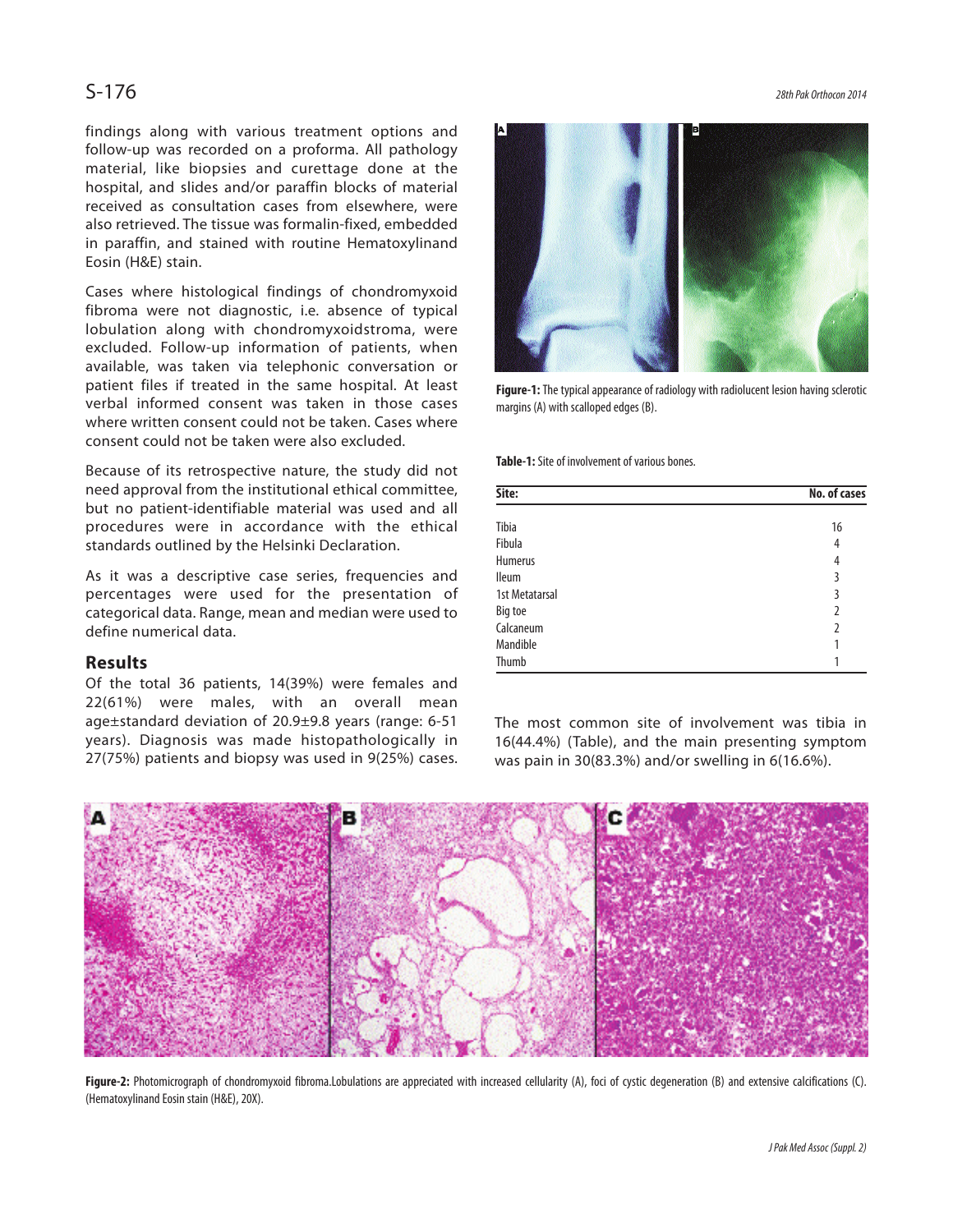Plain radiographs were available for 26(72.2%) patients, computed tomography (CT) scan in 14(39%) and magnetic resonance imaging (MRI) in 4(11.1%) patients and these revealed no foci of soft tissue involvement.

Bizarre large atypical cells were seen in 14(38.9%) cases and osteoid formation in 2(5.5%), leading to extreme difficulty in diagnosis. Calcifications were identified in 13(36%) cases, giant cells in 12(33%). And foci of cystic degeneration in 4(11.1%).

Treatment options included wide resection and marginal excisionin 22(61%) cases, intra-lesional curettage in 14(39%), followed by bone graft or cement in 10(71%) of these 14.

The mean  $\pm$  SD, follow-up was 48.8  $\pm$  40.2 months (range: 8-152 months). Follow-up details were available only for 19(53%) patients. Among them, recurrence occurred in 7(36.8%) patients. No functional loss developed after surgical treatment, but 3(16%) patients developed wound-site infection.

#### **Discussion**

CMF is a rare and benign bone tumour. Its aetiology is not completely understood and various chromosomal anomalies and immunological factors have been proposed. Recent studies have revealed clonal abnormalities of chromosome 6.<sup>4</sup> The physis cartilage has been thought ofas a tissue of origin. It usually affects patients under the age of 30, as exhibited in our study too where the mean age was only 20.9 years even though overall age range was quite wide (6-51 years).

As described in literature, its development is more aggressive in children, hence, correlating with the histopathological features seen in our series, with reactive bone formation and osteoid formation along with bizarre atypical cells were more common in cases in children. Recurrences are also more frequent in children. However, we observed recurrences in both adult and younger cases. We observed that CMF occurred in all age groups, but they were more common in children and adolescents. It is generally seen in the metaphysis of long bones, coordinating with our observation too, with two-third cases having affected long bones;the most common site being proximal and distal tibia. It is rarely located entirely in the diaphysis. In literature it has been observed that most frequently involved bone is tibia, and the other bones affected include flat bones, facial bones, and bones of the hand and foot. It has also been shown that CMF is a bit more frequent in men than in women, $6,7$  but we found that males were much more frequently involved than females (61% vs. 39%).

The most important clinical feature is pain,<sup>8</sup> which was present in 83% of our cases, overlapping with swelling in most cases, making the swelling/mass the second most common clinical complaint. In the remaining 17%, it revealed clinically as a swelling which was tender on palpation.

In terms of diagnosis, chondrosarcoma, chondroblastoma, fibrous dysplasia, nonossifyingfibroma, giant cell tumour, aneurysmal bone cyst and simple bone cyst are options. Radiologically, soap bubble or trabeculated appearance is a frequent observation. Wealso came across such findings with soap bubble appearance and sclerosed margins being the most common one (Figure-1). The cortex was expanded and there was no periosteal reaction. Calcification and intra-lesional opacities are rare.

In addition to plain X-rays, CT was available for our review in 14 patients, and MRI in 4 patients. However, no soft tissue involvement was seen.

Especially when it is seen in old patients or when it develops in unexpected locations, CMF can be mistaken for malignancy, especially chondrosarcoma.9-11 Our experience also revealed that clinical differentials included a high-grade sarcoma or chondrosarcoma when the Iliac bone was involved. Chondromyxoid sarcoma may rarely show malignant transformation, but we did not observe this and no malignant transformation was identified histologically or clinically with metastasis).

In literature few cases have been described in which the preoperative histopathological diagnosis was made by means of Trucut biopsy.11-13 However, in all of our patients, CMF diagnosis was postoperatively made through histopathological examination and the tissue sent was either the fragmented curettage specimen or excisional biopsy.

Most of the gross specimen included in this study were fragmented in nature, so that a circumscribed with sharp outer borders and lobulated centre was observed in only few cases where excision was done in its entirety. The curetted or excised tissue was firm and had a distinct glistening appearance and a bluish-white tinge.

CMF can be confused with a malignant tumour because ofits potential for recurrence and occasional nuclear atypia.13,14 In the World Health Organisation (WHO)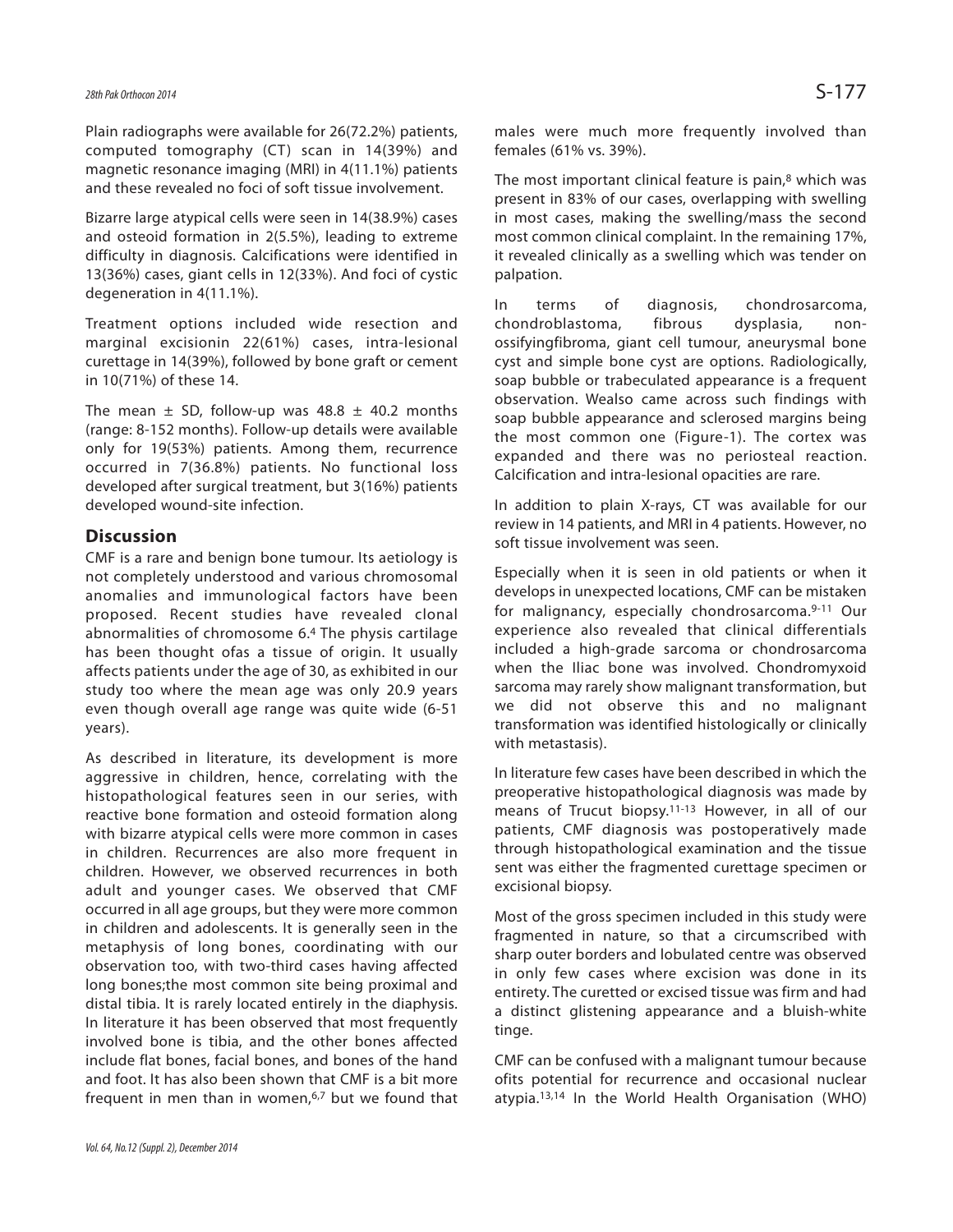Classification of Bone and Soft Tissue Tumours 2002, CMF was defined as a ''benign tumour characterised by lobules of spindle- or stellate-shaped cells with abundant myxoid or chondroid intercellular material.''2,10,11

The worrying histological features, such as scattered nuclear atypia, which are noted occasionally, together with alarming clinical behaviour of multiple recurrences and radiological or microscopic soft tissue extension, may lead to a misdiagnosis of chondrosarcoma.15-17 This can result in erroneous over-treatment of radical resection or amputation. However, in line with literature, our study also showed that CMF is a benign disease with indolent clinical course despite its local recurrences.

Microscopically, majority of CMF cases comprised myxochondroid and myxohyaline lobules with increased peripheral cellularity. The three components embodying CMF (chondroid, the myxoid and the fibrous tissue) were seen in all the specimens (Figure 2), though with varying proportions.17-19 The chondromyxoid component comprised stellate cells having hyperchromatic nuclei with mostly inconspicuous nucleoli. But some cases had cells with prominent nucleoli. On occasion, mild to moderate nuclear atypia was noted and giant cells were also observed. Foci of calcifications were also present in few cases, and erroneously, 2 cases had osteoid formation, rendering diagnosisdifficult. Rare mitoticfigures were identified in 2 cases, but necrosis was not seen in any of the cases. Cystic spaces were also identified in the stroma in a number of cases (Figure-2). On the application of immunohistochemistry, myofibroblastic, myochondroblastic and chondrocytic differentiation was seen in CMF on the basis of variable immune-staining for actin and S100 protein.

Two cases showed chondroblastoma-like areas and 3 more cases revealed calcifications.

The microscopic differential diagnosis of CMF includes myxoidchondrosarcoma, chondroblasticosteosarcomas, chondroblastomas, and fibrous dysplasia.20,21 Chondrosarcomas show more uniformity than CMF, with the absence of giant cells at the lobules' periphery and the lobules are much large with myxoid ground substance. Mature hyaline cartilage is more commonly seen in chondrosarcomas.<sup>12,22</sup> Again, as no osteoid formation is seen in CMF, it is difficult to differentiate it from chondroblastic osteosarcoma on small biopsies because of focal atypia. However, it is easier on large/excisional biopsies. Chondroblastomas, unlike CMF, are epiphyseal, making the clinical differentiation easier. It may locate rarely on epiphysis and may be confused with chondroblastoma or giant cell tumour.<sup>23</sup>

Surgical treatment of the patients who were treated at our hospital comprised ''extended intra-lesional curettage''. Traditionally, excision has also been employed as treatment of choice. Phenol lavage was also used and at certain locations bone grafts were used according to structural stability of the bone. The phenol lavage and bone grafting was associated with decreased chances of recurrence compared to cases where it was not used. No confounding factors influencing chances of recurrence e.g. microscopic incompleteness of resection, played a role because in all such cases, the tumour was completely removed.

### **Conclusions**

The absence of typical diagnostic features in every case, and the predisposition for recurrence may advocate a malignant tumour diagnosis. Though rare, the CMF diagnosis should be kept in mind by orthopedic surgeons, radiologists and pathologists.

#### **Acknowledgements**

We are grateful to Mr. Riaz Sirzameen, Senior Assistant, and Mr. Karim Bhojani, Laboratory Assistant, for assistance.

#### **References**

- 1. Unni KK. Chondromyxoid fibroma. In: Unni KK (ed). Dahlin's bone tumors. General aspects and data on 11,087 cases. 5th ed. Philadelphia: Lippincot Williams & Wilkins, 1996; pp 59-69.
- 2. Lersundi A, Mankin HJ, Mourikis A, Hornicek FJ. Chondromyxoid fibroma: a rarely encountered and puzzling tumor. ClinOrthopRelat Res 2005;439:171-5.
- 3. Desai SS, Jambhekar NA, Samanthray S, Merchant NH, Puri A, Agarwal M. Chondromyxoid fibromas: a study of 10 cases. J Surg Oncol 2005;89:28-31.
- 4. Durr HR, Lienemann A, Nerlich A, Stumpenhausen B, Refior HJ. Chondromyxoid fibroma of bone. Arch Orthop Trauma Surg 2000;120:42-7.
- 5. Macdonald D, Fornasier V, Holtby R. Chondromyxoid fibroma of the acromium with soft tissue extension. Skeletal Radiol 2000;29:168-70.
- 6. Fujiwara S, Nakamura I, Goto T, Motoi T, Yokokura S, Nakamura K. Intracorticalchondromyxoid fibroma of humerus. Skeletal Radiol 2003;32:156-60.
- 7. Zillmer DA, Dorfman HD. Chondromyxoid fibroma of bone: Thirty-six cases with clinicopathologic correlation. Hum Pathol 1989;20:952-64.
- 8. Beggs IG, Stoker DJ. Chondromyxoid fibroma of bone. ClinRadiol 1982;33:671-9.
- 9. Sefar A, Nelson M, Neff JR,Maale GE, Bayani J, Squire J, et al. Recurrent anomalies of 6q25 in chondromyxoid fibroma. Hum Pathol 2000;31:306-11.
- 10. Fomete B, Adeosun OO, Awelimobor DI, Olayemi L. Chondromyxoid fibroma of the mandible: Case report and review of the literature. Ann Maxillofac Surg. 2014;4:78-80.
- 11. Hwang SM, Cho KH, Kim HD, Jung YH, Kim HI. Chondromyxoid